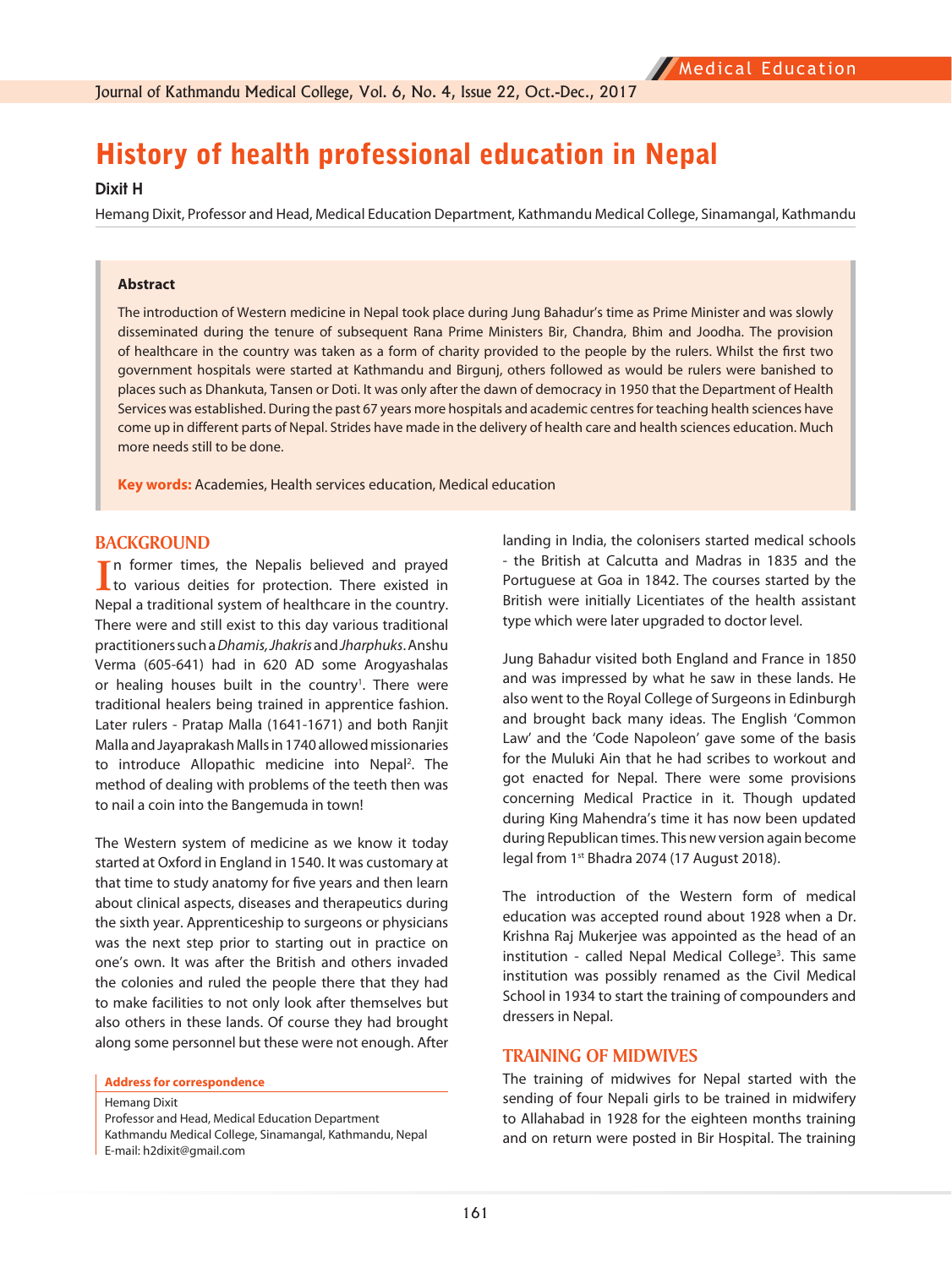of a cadre, Auxiliary Nurse Midwives (ANM) to provide midwifery was started at first at Hetauda in 1958. After the production of three batches this institution was transferred in 1963 to Bharatpur by the Ministry of Health (MoH). After the establishment of the Institute of Medicine(IoM) in 1972 the certificate level courses were conducted at Maharajgunj and Patan. Later the five ANM schools at Bharatpur, Biratnagar (1981), Pokhara (1984), Birgunj (1986) and Nepalgunj (1987) were upgraded to conduct nursing courses. The Government of Nepal has felt the need of midwives again and has taken new steps for that.

# **START OF HRH TRAINING**

Health personnel education started in Nepal with the formation of the Nepal Rajakiya Ayurved Vidyalaya in 1933/34 for the training of baidyas and other categories of *ayurvedic* personnel<sup>1</sup>. The school produced the Ayurvedic manpower required for the country till this training institution was incorporated into the Institute of Medicine in 1972.

Training for compounders and dressers also started in 1934 in the newly opened Civil Medical School. Though doctors from Bengal in India were taken into the medical service in Nepal, it was the compounders and dressers trained within the country by this institution that effectively ran the hospitals and smaller units under the supervision of doctors<sup>4</sup>.

A Health Assistant level of training was started in 1956 by the Ministry of Health at Bir Hospital. A total number of 65 persons who enrolled and completed this course were told that they would later be given further opportunities to do upgrading courses and qualify as doctors. These were among the basic and middle levels health workers, the training of whom was later transferred to the IoM when it was created in 1972.

Though the idea of starting a medical school in Nepal had first been suggested in 1963 it was temporarily shelved in preference to starting courses for various grades of middle level health workers. Then in mid July 1972 Tribhuvan University (TU) was reconstituted under the New Education System Plan (NESP) and the Institute of Medicine (IoM) established as an institute. The IoM initially continued the production of basic and middle level health workers such as AHWs, ANMs, CMAs, health assistants, laboratory, X-ray and pharmacy technicians plus also ayurvedic baidyas and nurses<sup>2</sup>. A middle level Health and Sanitation course was also conducted for a few years.

The first batch of 22 students, 12 from the health assistant stream and 2 each from the other five groups were admitted in 1978. Basic Sciences were taught at Maharajgunj and clinical at Bir, Prasuti Griha and Kanti Children's Hospital. Though the course was of 4 and half years duration the first batch completed their studies only in 1984. To carry out its academic activities, new facilities for IoM were established with aid of the Japanese government and the hospital at Maharajgunj started operating from 1984 too.

At the time that the first medical college was started, the clarion call of the world was that there should be 'Health For All by 2000' or 'HFA 2000'. There was also the feeling at that time that the health services could not be provided by the doctor alone but rather by a 'Health Team' headed by a doctor. This was not only a slogan but a reality in Nepal where the units providing health care to the people were not only scanty and stretched out, but also ill-equipped. The practice to meet with the community demands was to post a doctor there but the reality was that the individual could hardly function without the support of a health team.

# **FURTHER TRENDS OF MEDICAL EDUCATION**

Following in IoM's footsteps, an institution started by the government with the help of the Government of India, was the BP Koirala Institute of Health Sciences (BPKIHS) at Dharan in 1993. This was a deemed university and as a result conducted, besides the medical course, a host of other health related programmes.

### **POST-GRADUATION IN MEDICAL EDUCATION**

The IoM started the first post graduate course of MD GP in 1982 and then in other areas. As from 1994 a Post Graduate Committee was formed comprising of faculty and consultants of IoM and Bir Hospital and a number of PG courses started too. In 2002 the government set up the National Academy of Health Sciences which started its own programs of post graduate courses in medicine and surgery at Bir and the Valley Group of Hospitals. Another Deemed University, the Patan Academy of Health Sciences came into being as from 2010 and has been conducting the MBBS and nursing courses. A Karnali Academy of Health Sciences (KAHS) at Jumla though officially established in 2007 started functioning only in 2011 and is presently conducting courses for middle level workers. Political commitment which has been made is that there will be an Academy of Health Sciences (Deemed University) in each of the seven provinces as envisioned by the newly promulgated constitution of Nepal. The government also announced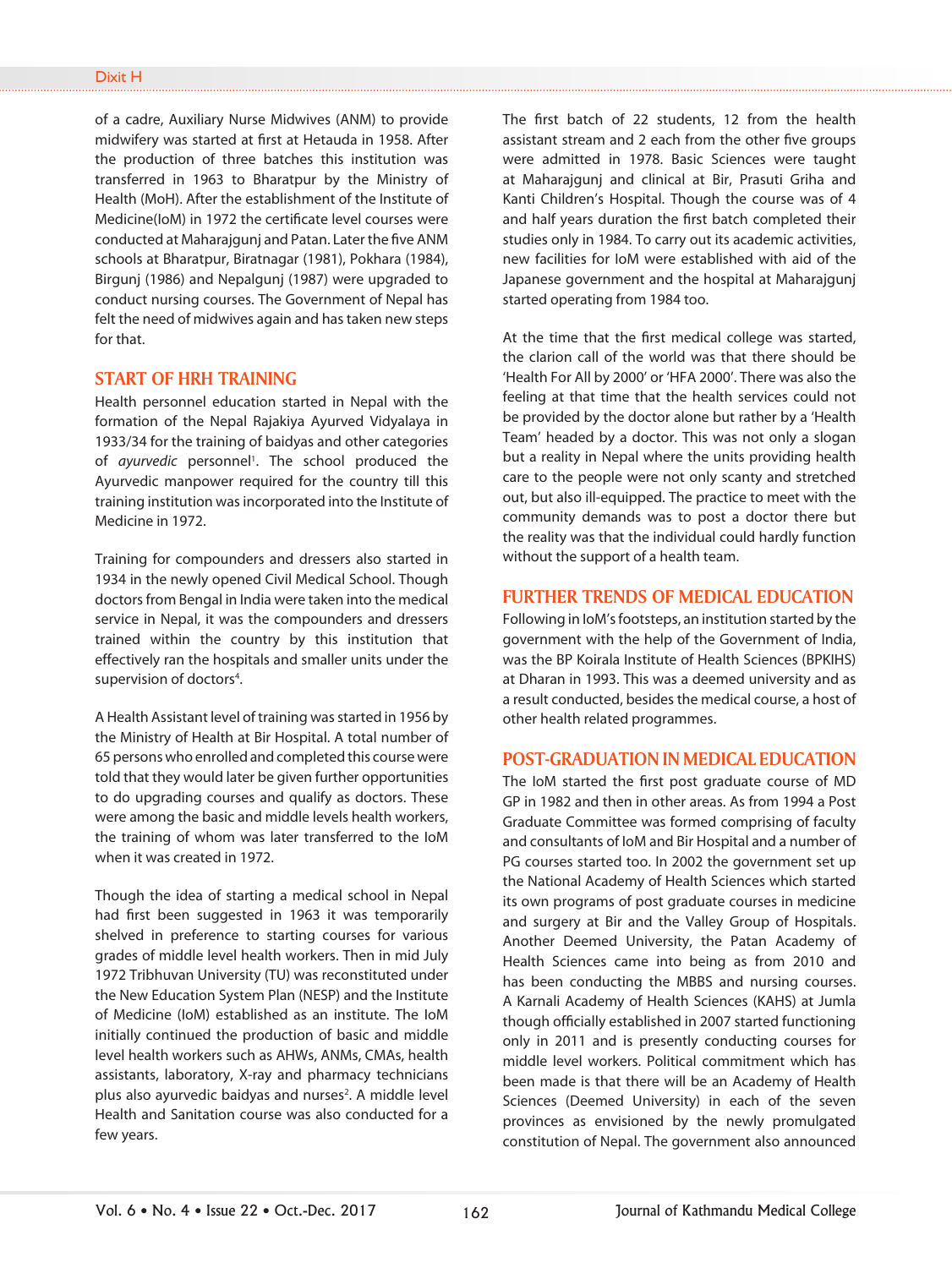that it will set up an Academy of Health Sciences at Pokhara in the Western Region of the country. Currently a medical college is in the process of being set up in the Gaeta VDC of Kailali district of the Far West region. Another announcement made is for an institute of health sciences at Gorahi in Dang. People in Lumbini are demanding one there too.

A four member High Level Medical Education Commission was formed in June 2017 under Mr. Gauri Bahadur Karki, including Dr. Upendra Devkota and Mr. Surya P Gautam. Though initially formed for three months the period was extended and a report was finally submitted in six months.

**Other areas:** During the period 1955 -1972 there was stress on the production of health assistants and basic level workers such as AHWs and CMAs to provide health care to the people. Training responsibility for these grades was initially under IoM. Now the middle and basic level of health care workers are trained in Institutes under the Centre for Technical Education and Vocational Training (CTEVT) which had been established as early as 1989. After the IoM discontinued the auxiliary courses, because of policy, the responsibility of continuity was taken by the CTEVT in 1992. The training of the various grades of health workers in the areas of Laboratory, X-ray, Pharmacy Technicians, and Ayurved were thus not neglected. Though education in these sectors was first started by IoM under TU, various colleges being affiliated to other universities and also to CTEVT are now conducting such programmes.

# **DENTAL EDUCATION**

After the starting of the MBBS in 1978, some attempts had been made as early as 1993, when DY Patil tried to start a dental college at Nepalgunj, but without success. BPKIHS, a Deemed University started a dental college at Dharan and was the first to start the BDS program in Aug. 1999. Subsequently in Nov. 1999 the Peoples Dental College in the private sector started the training of dental surgeons with the Bachelor of Dental Surgery under TU<sup>5</sup>. Currently there are thirteen colleges offering dental courses. Two of these are those of the BPKIHS at Dharan and KU at Dhulikhel, whilst the other eleven are five affiliated to KU and six to TU.

#### **POST-GRADUATION IN DENTAL EDUCATION**

BDS dental graduates after complete a bridge course were allowed by BPKIHS at Dharan to do Post Graduation in Basic Sciences and Forensic Medicine from 2003 to 2008 because of the extreme shortage of faculty in the concerned subjects. Subsequently in 2011 KU too started this practice on allowing BDS graduates to do MS/MD in basic science subjects only. PG in Dental Education was first started by Kathmandu University in 2003 but the course was conducted at Manipal and Mangalore in India with the co-operation of the Manipal Academy of Health Sciences. PG education in Nepal started only in 2008. Presently there are six institutions offering PG-Masters in Dental Surgery (MDS) as constituent programs or in affiliation with BPKIHS, TU, NAMS or KU.

# **NURSING EDUCATION**

The Mahaboudha Nursing Campus was shifted to IoM in 1986 as Maharajgunj Nursing Campus. In 1978 the IoM started higher grades of nursing studies i.e. BN, labelled 'Diploma' at the time that MBBS was started. The nineties also saw the starting of the BN at Lalitpur also. Though initially of general adult nursing these were later expanded to cover specific areas such as Community Medicine, Adult Medical, Surgical and Paediatric Nursing.

In 1992 the auxiliary courses in nursing were transferred to CTEVT. From 1993 entry to certificate level courses had been made to be  $10 + 2$ .

Later in the 2nd millennium, the BSc Nursing courses of study were started under TU, KU and Purvanchal University (PU). Then in 2010, KU too started a Post Basic course, for those with a science background who wanted a degree. This Bachelor in Nursing Science (BNS) is comparable to the BN degree given by TU.

# **MIDWIFERY**

As stated earlier midwifery education had been started very early with the training of Assistant Nurse Midwives in at Hetauda and later transferred to Bharatpur in 1963. Whilst the current training of this grade is being done by CTEVT the government with the aid of academic institutions has requested TU, KU and BPKIHS to start Bachelor Level courses in Midwifery.

#### **AYURVED EDUCATION**

Following the implementation of the NESP in 1972 the training of ayurvedic practitioners was transferred to Tribhuvan University (TU). IoM then started the degree course of Bachelor of Ayurvedic Medicine & Surgery (BAMS). In 2006 the Ayurved Campus of TU was shifted to Kirtipur and conducted the BAMS course there. Sometime later the Sanskrit University started the training of baidyas and BAMS at Dang also, but now does the degree course only. As from 2011 the Ayurved Campus has started the MD (Ayurved) also.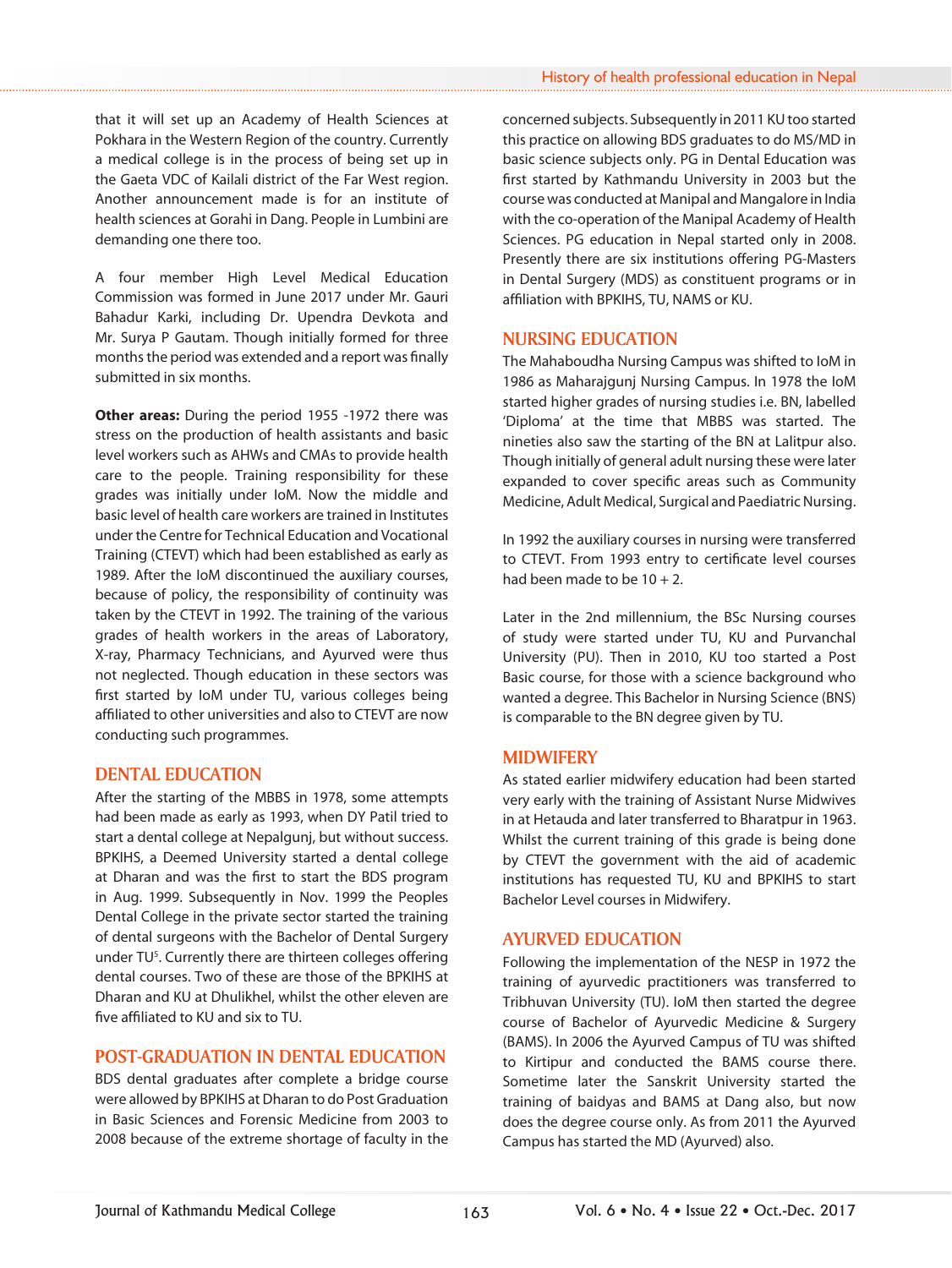#### **PHARMACY EDUCATION**

Though the IoM started the Proficiency Certificate Level (PCL) training in early seventies, the Bachelor grade of personnel were trained outside, mostly in India. It was KU which started the Bachelor degree course (B.Pharmacy) in the 1990s and subsequently the Masters (M. Pharmacy) in 2000<sup>6</sup>. TU also started the Bachelor course at IoM in 2000.

There are 25 colleges under CTEVT which conduct the 3 years Diploma course with the idea that the 1000 personnel produced per year will find employment in the retail pharmacy sector<sup>3</sup>.

Twenty colleges under four universities, i.e. TU, KU, Pokhara and Purbanchal Universities each run the Bachelor program. In addition TU has 7 affiliates, Pokhara University has 3 affiliates and Purbanchal has 7 affiliates running the Bachelor degree course. A total of about 560 graduates are produced every year. Most of the products of the Degree program are employed in the pharmaceutical industrial sector producing drugs for both human and veterinary consumption.

#### **PHYSIOTHERAPY EDUCATION**

Physiotherapy practise in Nepal was started in 1972 by army personnel trained in India who then started working in the Military Hospital in Nepal<sup>7</sup>. An attempt was made to start a Certificate level course in physiotherapy in the country as far back as 1983 without success. Later the Dhulikhel Medical Institute, under KU ran such a course from 2003-2008. Subsequently KU upgraded this to a Bachelor Level course in 2010.

#### **NUTRITION EDUCATION**

Dieticians have a role to play in the care of the ill. Though dieticians or experts in nutrition are required for the delivery of health care to the people, the reality was that prospective students had to go out of the country, mainly to India, to study in this area. In the government sector the Maharajgunj Campus under the Institute of Medicine has started a two year course in Nutrition under the heading of MPH N, with an intake of five candidates in 2015. Two batches have finished the course. In the private sector the College of Applied Food & Dairy Technology (CAFODAT) offers a two years course in Masters in Nutrition & Dietetics.

#### **POST-GRADUATE MEDICAL EDUCATION**

As stated already the training of post graduate general practitioners or 'generalists' as they came to be known was in 1982. Subsequently in 1994, three programmes for PG studies were started in the Valley Group of Hospitals and the degree was awarded by TU.

To further the development of post graduate studies in various specialities, the National Academy of Medical Sciences (NAMS) was started by the government 2002 as an autonomous body. In 2004 it was given the status of an autonomous post graduate institution based at the Bir Hospital.

By this time both the TU and Kathmandu University (KU) expanded their PG programmes. Subsequently both universities also started various PG programmes in the various affiliated colleges.

#### **PRESENT STATE AND FUTURE PROBLEMS**

The current situation regarding teaching students in the government and private sector institutions running health professional courses is as follows:

#### *Government Sector:*

Universities: Tribhuvan University - IoM has seven medical colleges plus six dental affiliated colleges. Also Public Health, Nursing and Laboratory, X-Ray, Pharmacy and Ayurved programmes. Other universities e.g. Pokhara & Purbanchal run programmes in public health.

Deemed Universities: BPKIHS runs many programmes. PAHS currently has the MBBS and the nursing programmes which it inherited from IoM. It has recently started some PG programmes - MD GP. KAHS presently runs middle and basic level courses.

Basic and Middle level courses are also conducted by the CTEVT in both government and private institutions in different parts of the country.

#### *Private Sector:*

University: Kathmandu University is a university in the Non Governmental sector established by private individuals on a non-profit basis as a social cause<sup>8</sup>. The PM of Nepal is the Chancellor with Education Minister, representatives of National Planning Commission and a number of ministerial secretaries being members of the Senate. It first started the MBBS and BDS courses at affiliated colleges in 1994 and 1997. Its own courses in medicine and dental surgery also began in 2001 and 2011 respectively. Presently, besides these two programs at Dhulikhel, it has affiliated 9 medical and 5 dental colleges located around the country. Together with these the Bachelor degree in Nursing are run at four of its affiliated colleges. Pharmacy and Physiotherapy degree courses are also done at its central campus in Dhulikhel.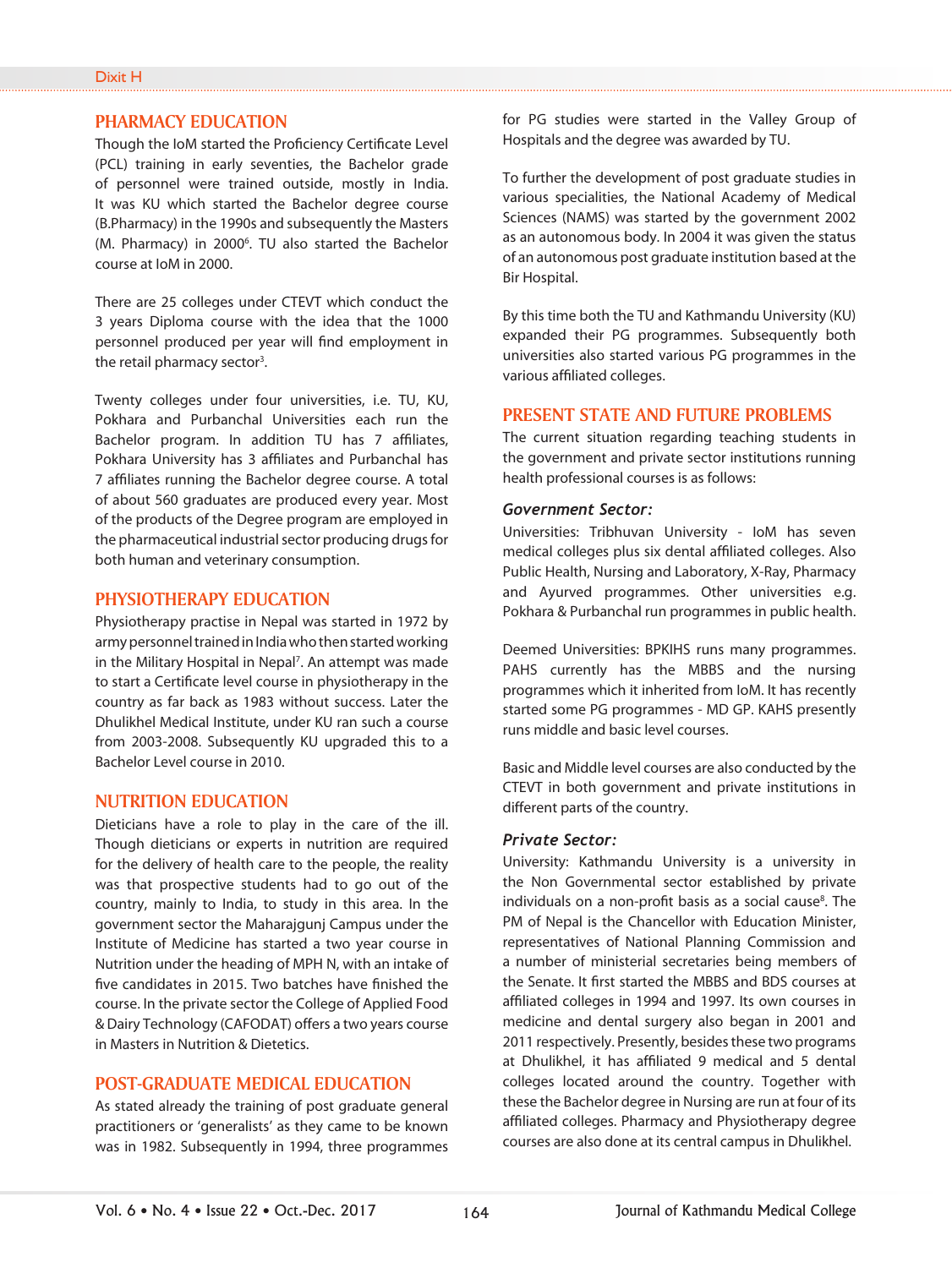With the setting up of different programmes and colleges in different parts of the country, the government came up with the concept of Private and Public Mix. It is as a result of this that health services are being provided in more outlying parts of the country. This is very essential as the present constitution of Nepal has made health rights a basic right of the people. Though started initially in some of the 77 districts of Nepal, commitment has been made towards providing Health Insurance to all the people of this land.

Voices for setting up a Health Sciences / Medical University had been in the air in Nepal some years ago. Comparison had been made to some provinces in India e.g. Tamil Nadu and Haryana which already have a University functioning in these provinces. Other provinces are expected to do so in the future.

# **REFORM OF MEDICAL / HEALTH SCIENCES EDUCATION**

There has been a thought going on for a long time that the medical fraternity should be more humane towards the patients whom they serve. The feeling is that the medical students should have some training in the humanities together with instruction in communicating skills as communication is something which doctors do all their lives.

The clamour for changes in medical education has been going on since the time that the IoM was established when the course was started in 1978 with Community orientation, integrated teaching and some problem based learning. These concepts were also followed when BPKIHS started functioning at Dharan. The MBBS course at KU was as per the SPICES model or in elaboration -- Student centred, Problem based Integrated, Community oriented, with Elective choice and System based. There had been suggestions in the past to form an Apex body that would oversee, admissions and final examinations at both Undergraduate and Postgraduate level so that the standards of the graduates and post-graduates produced in Nepal are uniform. The fact is that over the course of the last 39 years, since the starting of MBBS, Nepal has achieved some success in the medical education field, but not enough.

After the student unrest of 1979 (2036 BS) at the time that Prof. Surya Bahadur Shakya was Vice Chancellor of TU, there was talk of forming a Technical University which would include an Institute of Medicine or an Institute of Health Sciences. Now with vast complex of medical education in the country, the Kedar Bhakta Mathema Commission was formed in Jan. 2015 and submitted its report in June 2015. After this a subsequent commission prepared a draft of an act to implement the recommendations of this commission. This act had difficulty in being endorsed by parliament. Following this, yet another committee under the chairmanship of Dr. Shiba K Rai made suggestions for the regulation of fees charged by private medical colleges. A further set of recommendations by a committee headed by Dr. Bhagwan Koirala was then made and submitted its report.

The medical colleges in different parts of the country are in a state of tension, not knowing what is in store for the future. Nepali students who could be admitted in institutions within the country are going out, spending foreign exchange for their educational needs, when they could be catered for in Nepal. But there is something in the air. Nepal Government on 28th Feb. 2017 has made many changes in the six health related councils that regulate the standards and various aspects of functioning in health related fields. On 1st March the following day a number of VC's of Deemed Universities were also appointed. Was this a signal of impending changes in the future or just tactics to delay matters? One can only hope and wait. In the meantime the country has witnessed the thirteen hunger strikes that Dr. Govinda KC has undertaken during the course of the last few years. Besides the regulation of medical education in this country, he has been advocating for the autonomy for IoM, a state promised but never implemented by TU.

After much discussion and 'political shuttle cocking' in the House, the National Medical Education Ordinance as per Article 114 of the Constitution had been endorsed by PM Sher Bahadur Deuba's cabinet and forwarded to the President Bidhya Devi Bhandari on 23rd October for authentication as Parliament had been dissolved for the election. This was done on 10th November 2017. This however is not the end of the story for it has to be endorsed by both houses of the new parliament within its first sixty days of its opening.

# **ACKNOWLEDGEMENT**

I would like to express my gratitude to Prof. Dr. Ramesh K Adhikari, Prof. Dr. Rabindra Man Shrestha, Mr. Eurek Ranjit and Mr. Sanjaya Mani Dixit for helping me and giving their kind suggestions for improving the same. This article is based on the AHPEN Oration that I gave on the occasion of the First Conference of the Association of Health Professional Educationists of Nepal held at Kathmandu on 3rd & 4th December 2017.